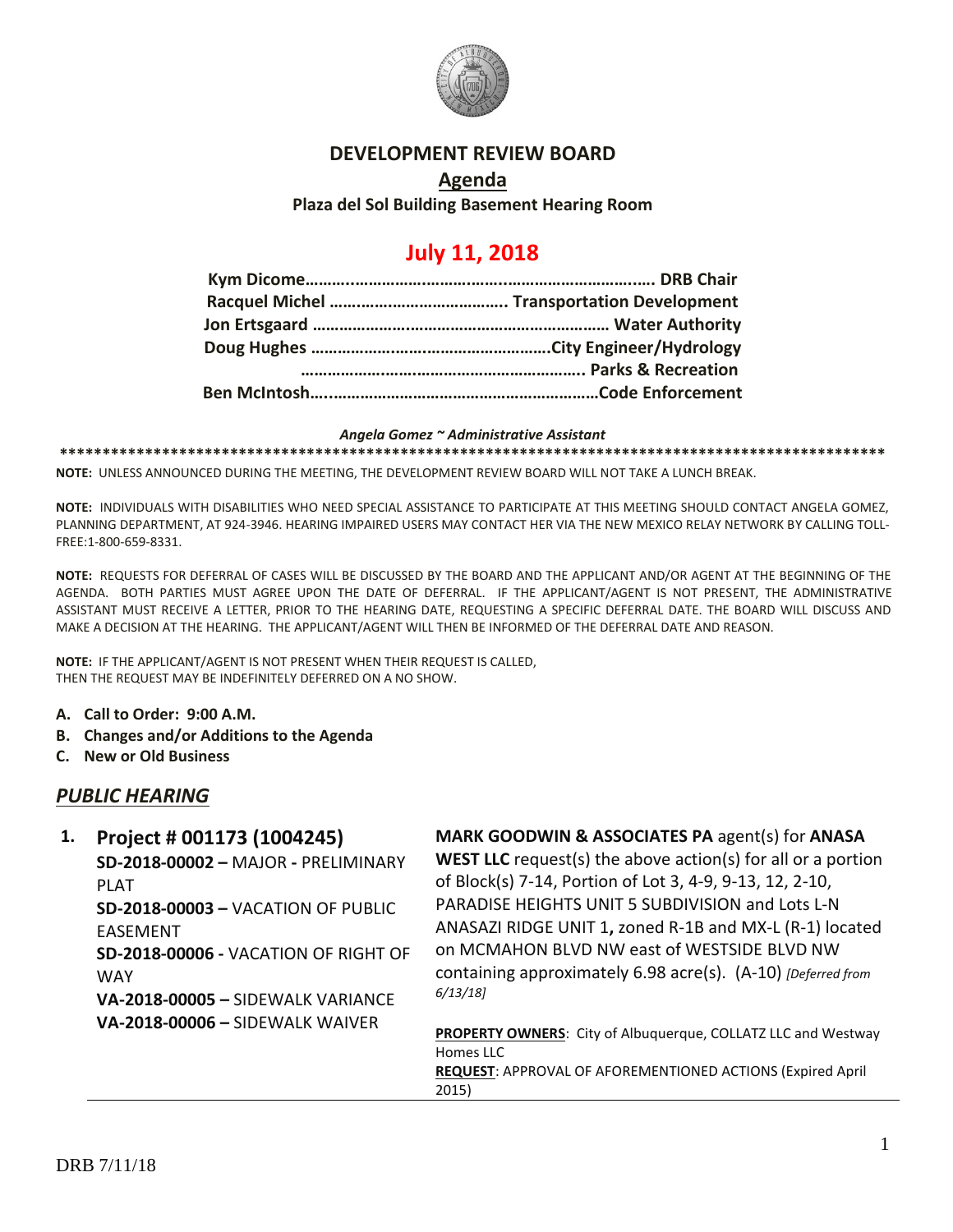| 2. | Project # 001186 (1008660)<br>SI-2018-00043 - SITE PLAN FOR<br><b>BUILDING PERMIT</b>                                                                                                                                      | ADAMS ENGINEERING agent(s) for MCDONALD'S LLC<br>request(s) the above action(s) for all or a portion of Lots A<br>and B, Block 101, BEL AIR SUBDIVISION, zoned MX-M (SU-3<br>MU-UPT/Buffer), located at 5900 MENAUL BLVD.<br>containing approximately .947 acre(s). (H-18) [Deferred from<br>$6/13/18$ ]                                                                                                        |
|----|----------------------------------------------------------------------------------------------------------------------------------------------------------------------------------------------------------------------------|-----------------------------------------------------------------------------------------------------------------------------------------------------------------------------------------------------------------------------------------------------------------------------------------------------------------------------------------------------------------------------------------------------------------|
|    |                                                                                                                                                                                                                            | <b>PROPERTY OWNERS: FIRST NATIONAL BANK TRUSTEE C/O</b><br>CONQUISTADORES INC. TRACT B, MILLER INVESTMENTS NC.<br>REQUEST: DEMO/REBUILD McDONALD'S WITH DRIVE-THRU                                                                                                                                                                                                                                              |
| 3. | Project# 001195 (1007140)<br>SD-2018-00037-SITE DEVELOPMENT<br><b>PLAN FOR SUBDIVISION</b><br>$(18EPC-10010)$<br>SD-2018-00020 - SKETCH PLAT                                                                               | MRWM agent(s) for CITY OF ALBUQUERQUE PARKS &<br><b>RECREATION</b> request(s) the above action(s) for all or a<br>portion of TRACT 1-C-1 & 1-C-2, JUAN TABO HILLS UNIT 3A,<br>zoned NR-PO-B, located on MONACHOS RD SE between<br>JUAN TABO BLVD SE and VIA POSADA SE containing<br>approximately 27 acre(s). (M-22) [Deferred from 6/13/18]                                                                    |
|    |                                                                                                                                                                                                                            | PROPERTY OWNERS: CITY OF ALBUQUERQUE<br>REQUEST: DRB SIGN-OFF OF EPC SITE DEVELOPMENT PLAN FOR<br>SUBDIVISION (3-8-2018) AND A SKETCH PLAT FOR REVIEW AND<br>COMMENT                                                                                                                                                                                                                                            |
| 4. | Project# 001192 (1003993)<br>SI-2018-00036 - SITE PLAN FOR BUILDING<br>PERMIT<br>(18EPC-40020)                                                                                                                             | <b>CONSENSUS PLANNING agent(s) for THAKUR ENTERPRISES</b><br>LLC request(s) the above $action(s)$ for all or a portion of<br>TRACT A-36-A, TOWN OF ATRISCO GRANT NORTHEAST<br>UNIT, zoned MX-L (SU-2 USES PERMISSIVE AND<br>CONDITIONAL IN O-1), located on COORS BLVD NW - north<br>of SEQUOIA RD and east of ATRISCO DRIVE containing<br>approximately 4.04 acre(s). (G-11-Z) [Deferred from 6/13/18]         |
|    |                                                                                                                                                                                                                            | <b>PROPERTY OWNERS:</b> MICHAEL MORTAJI & PARASTO BAGHAE-POUR<br>REQUEST: DRB SIGN OFF OF EPC SITE DEVELOPMENT PLAN FOR<br>BUILDING PERMIT (5-10-2018)                                                                                                                                                                                                                                                          |
| 5. | <b>Project #1006864</b><br>18DRB-70155 MAJOR - PRELIMINARY<br>PLAT APPROVAL<br>18DRB-70157 SIDEWALK WAIVER<br>18DRB-70158 SUBDN DESIGN VARIANCE<br>FROM MIN DPM STDS<br>18DRB-70159 MINOR - TEMP DEFR SWDK<br><b>CONST</b> | <b>BOHANNAN HUSTON INC agent(s) for PULTE</b><br>DEVELOPMENT OF NEW MEXICO, INC request(s) the<br>aforementioned action(s) for all or a portion of: Tract(s) N-<br>2-B-1, N-2-B-2, N-2-C-1, WATERSHED SUBDIVISION, zoned<br>PC (SU-2 FOR PDA), located on MIREHAVEN PARKWAY<br>between BEAR LAKE WAY and MIREHAVEN PARKWAY<br>containing approximately 61.84 acre(s). (H-8)) [deferred from<br>6/6/18, 6/20/18] |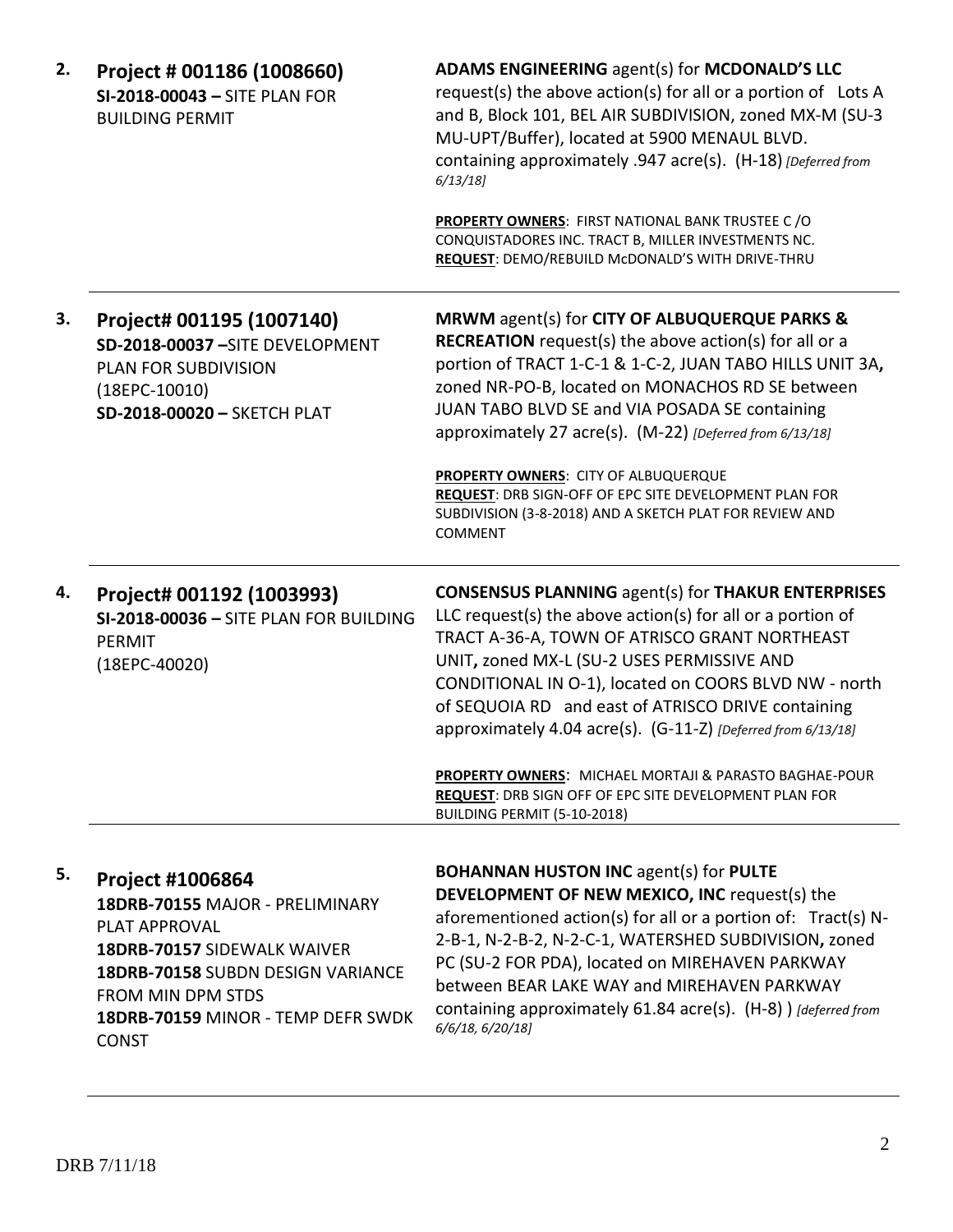| 6. | Project # 001254 (1003676)<br>SD-2018-00028 - PRELIMINARY/<br><b>FINAL PLAT</b>                                           | <b>SURV-TEK INC., agents for the CITY OF ALBUQUERQUE</b><br>request(s) the aforementioned action(s) for all or a portion<br>of Tract C-8-A, TOWN OF ATRISCO, AIRPORT UNIT,<br>Lots 5 & 6, TORRES ADDITION and a vacated portion of<br>ESPERANZA DRIVE NW, zoned R-ML and R1-B, located<br>on CENTRAL AVE NW between 57th and 58th STREET<br>NW, containing approximately 3.789 acre(s). (K-11)<br>[deferred from 6/6/18, 6/20/18, 6/27/18] |
|----|---------------------------------------------------------------------------------------------------------------------------|--------------------------------------------------------------------------------------------------------------------------------------------------------------------------------------------------------------------------------------------------------------------------------------------------------------------------------------------------------------------------------------------------------------------------------------------|
|    |                                                                                                                           | <b>PROPERTY OWNERS: CITY OF ALBUQUERQUE,</b><br>REZA EMMA ESTHER & REZA EVA SARAH<br><b>REQUEST: REPLATTING 3 EXISTING LOTS AND A</b><br>PORTION OF VACATED R/W INTO 1 TRACT                                                                                                                                                                                                                                                               |
| 7. | Project # 001271 (1009881)<br><b>SD-2018-00033- EXTENSION OF</b><br>INFRASTRUCTURF IMPROVEMENTS<br><b>AGREEMENT (IIA)</b> | RESPEC, INC. agent(s) for LEGACY HOSPITALITY, LLC<br>request(s) the aforementioned action(s) for all or a portion<br>of LT 1 of LEGACY APARTMENTS, zoned NR-BP, located on<br>ALAMEDA BLVD NE between SAN PEDRO DRIVE NE and<br>LOUISIANA BLVD NE, containing approximately 12.4acre(s).<br>$(C-18)$                                                                                                                                       |

**PROPERTY OWNERS**: VANDY INVESTMENTS LLCC/O LEGACY HOSPITALITY LLC **REQUEST**: ONE YEAR EXTENSION TO THE INFRASTRUCTURE IMPROVEMENTS AGREEMENT (TIED TO SITE PLAN)

## **8. Project # 001277 (1010327) SD-2018-00034-** PRELIMINARY/ FINAL PLAT

**SURV-TEK** agent(s) for **STEVE MAESTAS** request(s) the aforementioned action(s) for all or a portion of LOT 1-A of LOTS 1-A and 1-B, NORRIS AND MARGARET PENNY ADDITION and LOT 2, NORRIS AND MARGARET PENNY ADDITION, zoned NR-LM, located on MCLEOD RD NE and PAN AMERICAN FREEWAY, containing approximately 4.9 acre(s). (F-17)

**PROPERTY OWNERS**: 4404 MCLEOD LLC **REQUEST**: REPLAT OF 2 EXISTING LOTS INTO 2 NEW LOTS